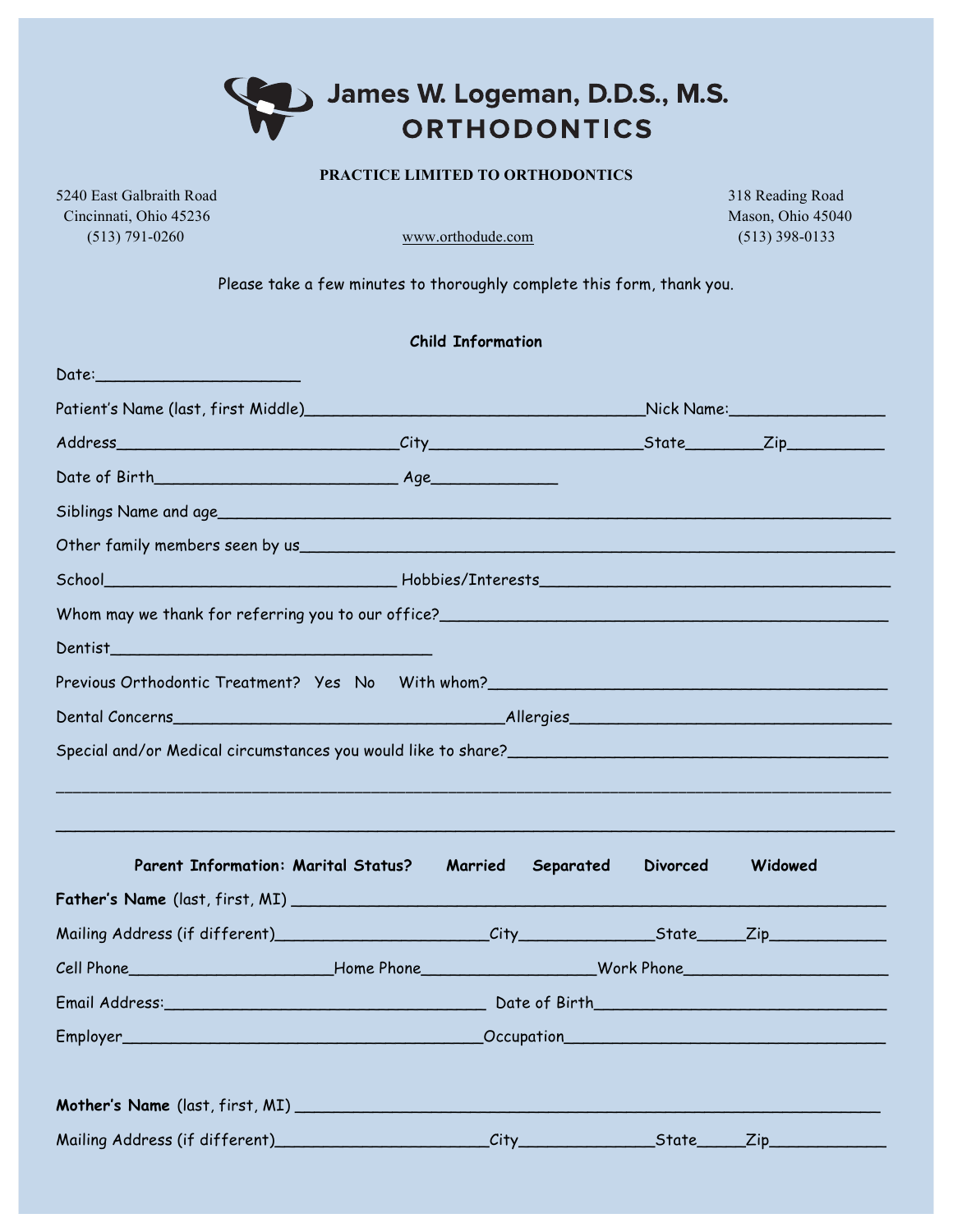| <b>Insurance Information</b>                               |  |                |     |  |  |  |  |  |
|------------------------------------------------------------|--|----------------|-----|--|--|--|--|--|
|                                                            |  |                |     |  |  |  |  |  |
|                                                            |  |                |     |  |  |  |  |  |
|                                                            |  |                |     |  |  |  |  |  |
|                                                            |  |                |     |  |  |  |  |  |
|                                                            |  |                |     |  |  |  |  |  |
|                                                            |  |                |     |  |  |  |  |  |
|                                                            |  |                |     |  |  |  |  |  |
|                                                            |  |                |     |  |  |  |  |  |
|                                                            |  |                |     |  |  |  |  |  |
|                                                            |  |                |     |  |  |  |  |  |
|                                                            |  |                |     |  |  |  |  |  |
|                                                            |  |                |     |  |  |  |  |  |
|                                                            |  |                |     |  |  |  |  |  |
|                                                            |  |                |     |  |  |  |  |  |
|                                                            |  |                |     |  |  |  |  |  |
| <b>Insurance Claims Address</b>                            |  | $_5$ tate $\_$ | Zip |  |  |  |  |  |
|                                                            |  |                |     |  |  |  |  |  |
|                                                            |  |                |     |  |  |  |  |  |
|                                                            |  |                |     |  |  |  |  |  |
|                                                            |  |                |     |  |  |  |  |  |
|                                                            |  |                |     |  |  |  |  |  |
| <b>Emergency Information</b>                               |  |                |     |  |  |  |  |  |
|                                                            |  |                |     |  |  |  |  |  |
|                                                            |  |                |     |  |  |  |  |  |
|                                                            |  |                |     |  |  |  |  |  |
|                                                            |  |                |     |  |  |  |  |  |
| I authorize release of insurance information, Printed Name |  |                |     |  |  |  |  |  |
|                                                            |  |                |     |  |  |  |  |  |